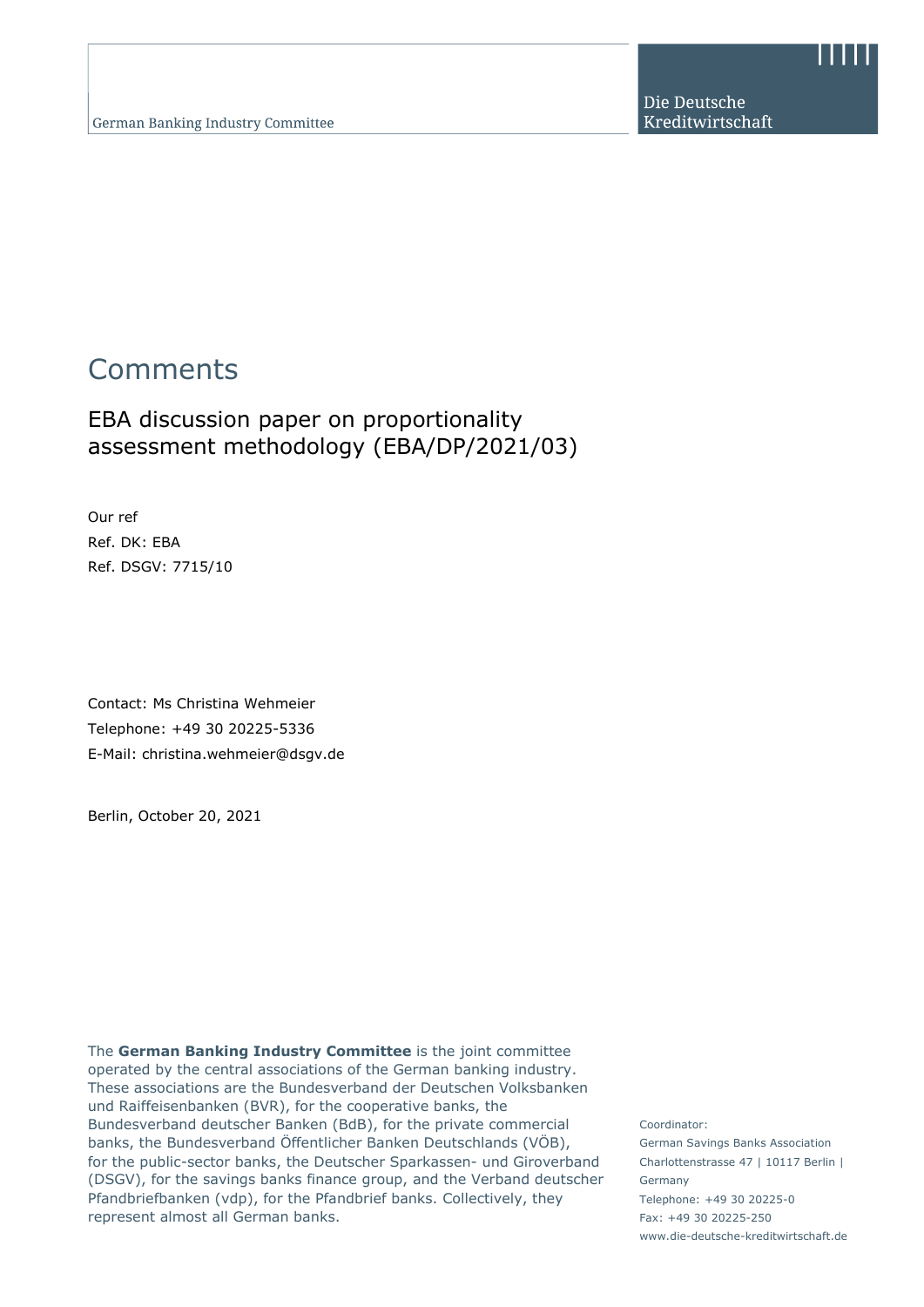Page 2 of 5 Comments **EBA discussion paper on proportionality assessment methodology (EBA/DP/2021/03)** dated October 20, 2021

#### **General comments**

We welcome the approach for developing a framework for the consistent assessment of proportionality measures. Proportionate treatment that reflects the size and risk appetite of an institution is necessary for strengthening a level playing field (see also paragraph 57).

Any results should also be reflected in the further development of the CRR framework. This would take into account the results and objectives of the EBA's cost of compliance study and achieve a reduction in costs, especially for smaller institutions with a manageable risk model (see paragraph 2).

#### **1. Do you agree with the two steps that proportionality assessment addresses?**

We believe that this phased approach is generally suitable. However, the procedure in step 2 is not clear. In our view, the proposals on the metrics are not yet fully developed (see also our comment on question 6). It is not sufficiently clear how – without concrete benchmarks – the decisions of a policy expert can be better supported on this basis.

#### **2. Do you agree with Classification I to be used for proportionality assessment? Given that quantitative thresholds are also being used for the classification of credit institutions, the EBA would welcome suggestions for the regular recalibration of these thresholds, in view to maintain the sample size and composition relatively stable over time.**

We welcome the fact that the EBA is placing greater emphasis on the issue of "proportionality in regulation" by means of the discussion paper and that this will also provide guidance for greater proportionality in future regulatory projects.

However, the proposed classifications  $(I - IV)$  are based to a very large extent on existing classifications (some of which are already being used). Although we welcome the establishment of the "other institutions" category as a simple residual category of the CRR2 definitions, it nevertheless consists of a range of EUR 25 billion total assets and thus possesses little in the way of selectivity.

This means that sufficiently fine granularity has still not been created and the discussion paper does not contain any concrete proposals in this regard. Additionally, it is not sufficiently clear how the interaction of the various classifications (quantitative and qualitative) can be implemented in practice.

#### **3. Do you agree with Classification II to be used for proportionality assessment? Do you consider the broad business model categories as adequately representative for proportionality assessment?**

We agree in principle with the classification, especially with regard to the classification of small banks (cooperative, savings and private banks). These banks are by their nature local, rather small banks with a low risk profile and a focus on core banking business (savings and loans, see also Table 3).

It is our understanding that investment firms that do not conduct the deposit business and qualify as credit institutions within the meaning of the CRR (point 1b)ii) and iii) of Article 4(1) of the CRR) solely on the basis of their membership of a group, and whose transactions are also conducted solely for hedging purposes in line with Annex I section A no. 3 of MiFID II, cannot be clearly assigned to one of the proposed categories. Classification as "other specialised credit institutions" within the group of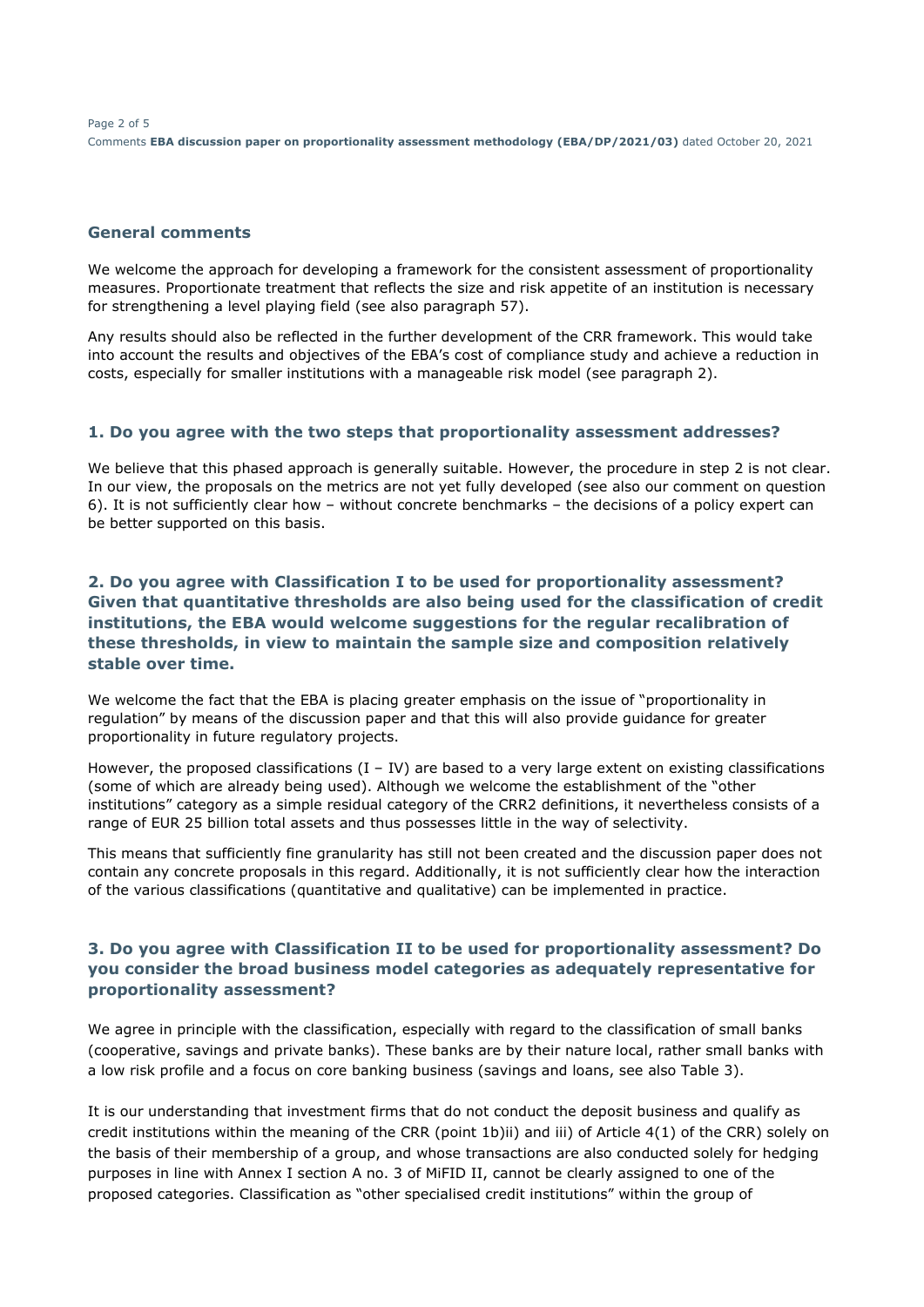"specialised banks" would not be appropriate, in particular because of the low-risk business activities (e.g. securities settlement, currency exchange). We therefore advocate classifying and capturing these institutions separately in Classification II.

In addition, due to the new importance of membership of a group in the definition of credit institutions, the relationship between the qualification of business models at group and individual institution level should be clarified.

## **4. Do you agree with Classification III that integrates CRR2 classification of credit institutions?**

We generally agree to the extent that Classification III results may be used to compare quantitative assessments. It might enable the supervisors to develop an overview and a better understanding of how proportionality is currently implemented by CRR2 and how much is actually needed when taking into account the results of Classifications I and II.

In this context, however, we would like point out that Classification III has significant disadvantages compared with Classifications I and II. Institutions that will be subject to the strictest regulation will be defined using a size criterion (EUR 30 billion total assets; paragraph 31 d. of the EBA discussion paper). A definition based on total assets would run counter to the fundamental concept of sufficiently differentiated regulation on the basis of the proportionality principle. In its report on the CRR amendment, the European Parliament also drew attention at the time to the fact that the size of an institution alone is not decisive for an institution's risk profile.

The rigid limits used in the CRR have proven to be problematic in practice, as only the scope of the business volume is taken into account, while aspects that are particularly relevant for the risk situation, such as the complexity and internationality of the business model or the interconnectedness of the institution, are ignored.

By contrast, the definition of systemically important institutions in line with the Basel Committee principles is based at least on four principal factors. In addition to size, these include the interconnectedness of the institution or group, substitutability and complexity. In its corresponding guidelines (EBA/GL/2014/10), the EBA adopted these principal factors and operationalised them using 10 differentiated indicators. National competent authorities are free to use additional indicators for assessing systemic importance. For example, the German supervisory authority currently uses 17 different indicators to model the risk profile of the institutions. Total assets is only one of the relevant indicators.

As a result, the definition of institutions associated with Classification III is insufficiently selective for the purposes of the proportionality principle. It could make sense to build on existing systems such as the procedure for identifying other systemically important institutions (O-SIIs), in which factors such as the size of the institution, its economic importance, cross-border activities and interconnectedness with the financial system are already assessed as part of a scoring system.

In addition, we would like to point out that the institutions classified as "other" institutions under the CRR categorisation are subject to a range related to the total assets criterion of EUR 25 billion. In this case, too, the selectivity is too low for a proportionate regulatory differentiation. With regard to the German banking industry, for example, numerous savings banks, cooperative banks and private banks are included in this category of "other" institutions that only operate regionally and, for this reason alone, require different regulation than institutions that operate nationwide or even internationally. If necessary, the importance of the institution for financial stability could also be analysed here; institutions that operate regionally and have a simple business model do not generally pose an excessive threat to financial stability, even if they were to be wound up in exceptional cases.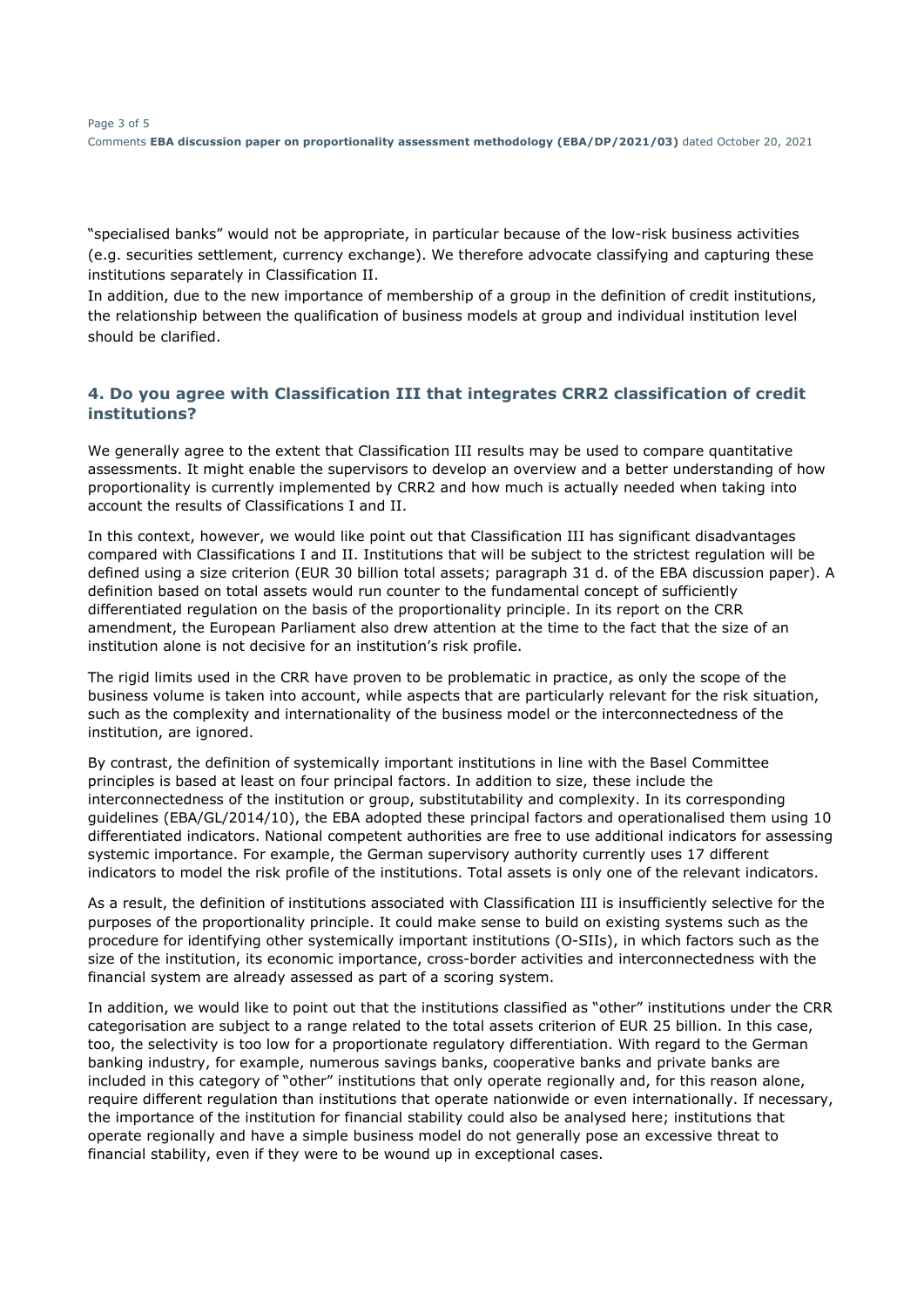### **5. Do you agree with Classification IV for investment firms to be used for proportionality assessment, where relevant? Do you consider necessary the EBA to establish an additional classification according to the size of investment firms?**

Under the EBA proposals, Classification III will be determined using the current definitions for small and non-complex institutions in point 145 of Article 4 of the CRR and for large institutions in point 146 of Article 4 of the CRR. Classification IV for investment firms will also be based on size and business activities in line with the IFR/IFD.

The IFR/IFD created a separate supervisory regime for investment firms. Whereas large investment firms will be placed on an equal footing with CRR credit institutions, smaller and medium-sized securities institutions will be subject to less strict requirements. In the course of the new requirements, the definition of a credit institution in point 1b)i) of Article 4 of the CRR was expanded to include large investment firms. However, the new definition of a credit institution also covers small and medium-sized investment firms if they belong to a group. Under point 1b)ii) of Article 4(1) of the CRR, investment firms with total assets below EUR 30 billion are therefore placed on an equal footing with CRR credit institutions if they belong to a group in which the total value of the consolidated total assets of all companies in the group that individually have total assets of less than EUR 30 billion and carry out one of the activities listed in Annex I section A nos. 3 and 6 of Directive 2014/65/EU is EUR 30 billion or more. This means that small and medium-sized investment firms, which are generally supposed to be subject to less strict prudential requirements, would be considered as CRR credit institutions if they are members of a group.

As a result of the requirements of point 1b)ii) of Article 4(1) of the CRR, small and medium-sized investment firms with assets of less than EUR 30 billion could therefore fall into the category of a large institution (Classification III when considering the consolidated group in accordance with point 146d) of Article 4 of the CRR) or Category 1 of investment firms (Classification IV) by virtue of their group membership. However, this would not be appropriate in light of the size and risk profile of the individual investment firm.

Although we believe that the approach of basing the classification of an institution on its qualification under the CRR and the IFR/IFD is fundamentally correct, this approach would, however, be the wrong way to classify the investment firms in question, since these companies would be only classified in the "highest" category because of their group membership.

The sole focus of the proportionality test on the qualification linked to group membership would exclude the investment firms concerned from possible future relief at the level of the individual institution that would be granted to comparable non-group investment firms. Therefore, above and beyond qualification under the CRR and IFR/IFD, a further distinction should be introduced that considers whether classification has been made on the basis of meeting the relevant criteria at the level of the individual institution or the group. At the very least, however, institutions should be classified and captured separately under Classifications III and IV in accordance with point 1b)ii) and iii) of Article 4(1) of the CRR.